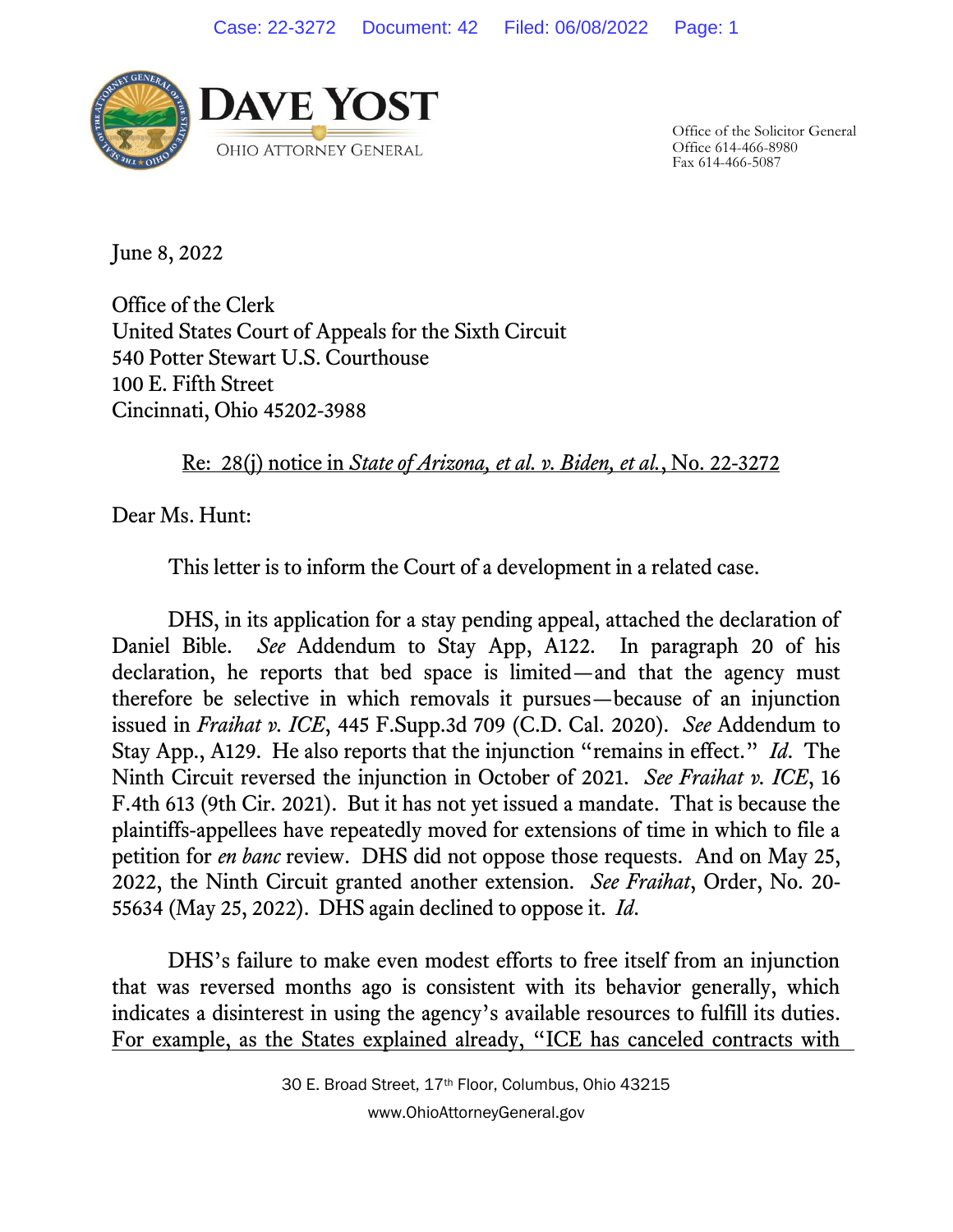detention centers and asked Congress to decrease its funding for detention resources." Stay Opp., Doc.18, at 18. DHS's attempt to justify its nonenforcement with reference to a bed-space shortage thus "calls to mind the man sentenced to death for killing his parents, who pleads for mercy on the ground that he is an orphan." *Glossip v. Gross*, 576 U.S. 863, 898 (2015) (Scalia, J., concurring). DHS should not be allowed to justify its policy choices by appealing to problems of its own making.

> DAVE YOST Ohio Attorney General

/s/ *Benjamin M. Flowers* BENJAMIN M. FLOWERS\* Solicitor General \**Counsel of Record* SYLVIA MAY MAILMAN Deputy Solicitor General 30 East Broad Street, 17th Floor Columbus, Ohio 43215 614-466-8980 614-466-5087 fax bflowers@ohioattorneygeneral.gov

*Counsel for State of Ohio*